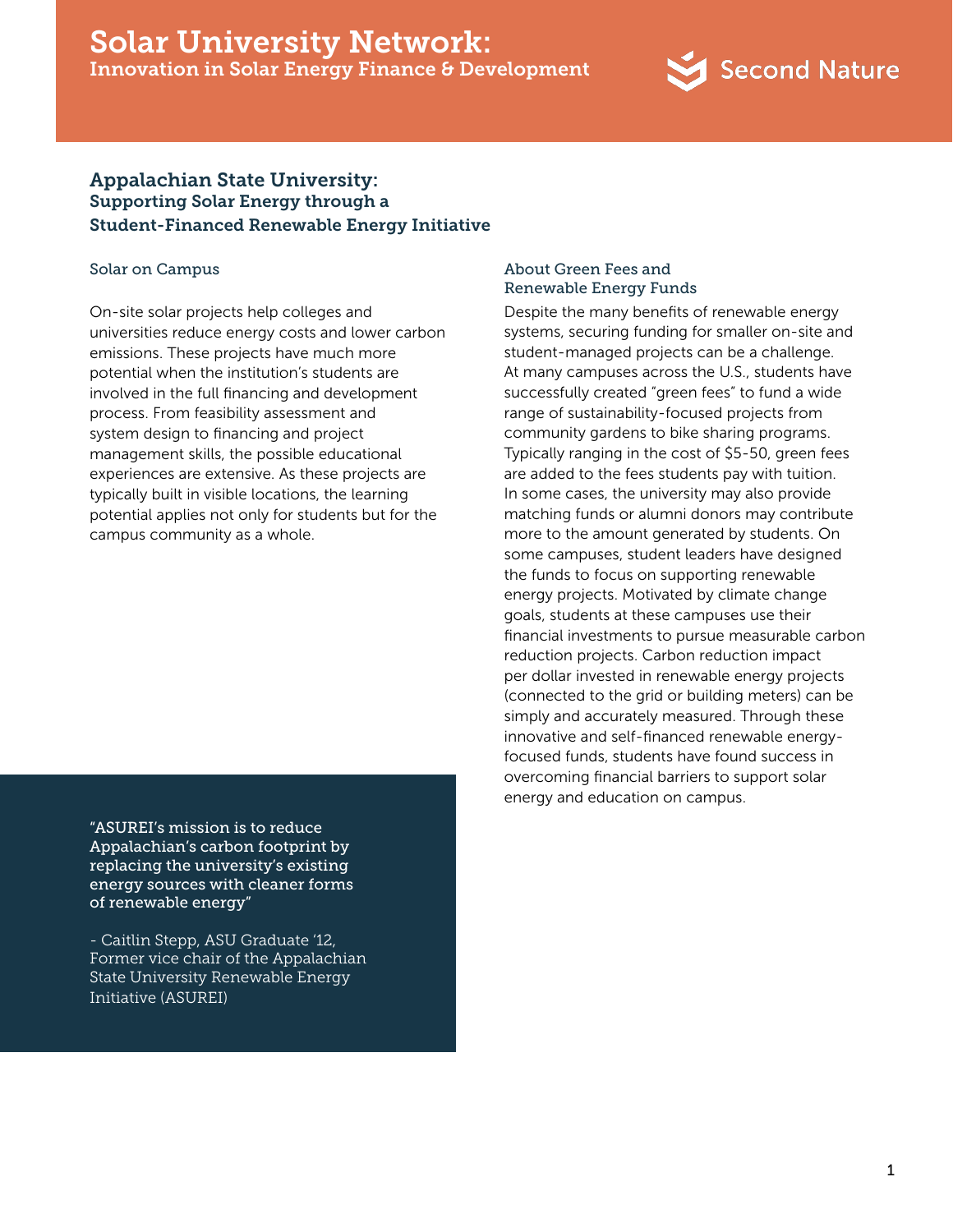Located in Boone, North Carolina, Appalachian State University (ASU) had been a signatory of the Carbon Commitment since April 2008 and became a signatory of the Climate Commitment in January 2016 by incorporating resilience actions into their carbon neutrality goals. ASU's Climate Action Plan has set 2050 as its carbon neutrality target date and also stresses the importance of sustainability education for all students. ASU has invested in multiple renewable energy technologies, obtaining energy production from wind, solar thermal, and solar photovoltaic (PV) technologies. The solar PV systems on the campus contribute 7% of ASU's [renewable energy generation.](http://sustain.appstate.edu/renewable-energy/pv)

"Appalachian's longstanding

sustainability leadership and practices are the foundation of who we are as an institution. The work of our faculty, staff, students and alumni ensure a bright and sustainable future for our community, state and beyond. Our commitment, combined with a dedication to deep engagement with communities, leads to positive and powerful learning and service."

- Sheri N Everts, President, ASU

#### About the Appalachian State University Renewable Energy Initiative

The Appalachian State University Renewable Energy Initiative (ASUREI) is an early example of innovative renewable energy-focused green fees. As of the 2015-2016 academic year, ASUREI had funded 15 projects with six additional projects currently in the production pipeline. Eight of the [installed projects](http://sustain.appstate.edu/renewable-energy/pv) are solar PV while the rest are solar thermal, biodiesel production, and wind energy projects.

The ASUREI was created in 2004 when Ernie Hodgson, a student in the ASU Sustainable Energy Society, proposed a referendum to the student body for a green fee of \$5 per semester. The proposal passed with over 83% approval from voting students. After approval from the ASU Chancellor and Board of Trustees, funds began accruing in 2005. In 2007, students chose to continue supporting the Renewable Energy Initiative past its initial three-year period with [92% approval](https://rei.appstate.edu/about-the-rei). With over 18,000 students, the estimated amount accrued each year is \$180,000. The total amount spent on projects to date is \$670,000.

Members of the campus community have the opportunity to submit green fee project proposals through an [online form](https://rei.appstate.edu/propose-a-project). A committee comprised of students, faculty, and staff review the projects and vote on their approval. When selecting energy projects, the ASUREI committee considers the project's suitability, estimated system production or offset, and cost-savings analysis. Energy efficiency projects are limited to 20% of the distributed funds and must show aggressive returns on investment. For solar projects, students are required to produce a modeled forecast of system production over its lifespan using industry standard tools including the Solar Pathfinder and Solmetric SunEye.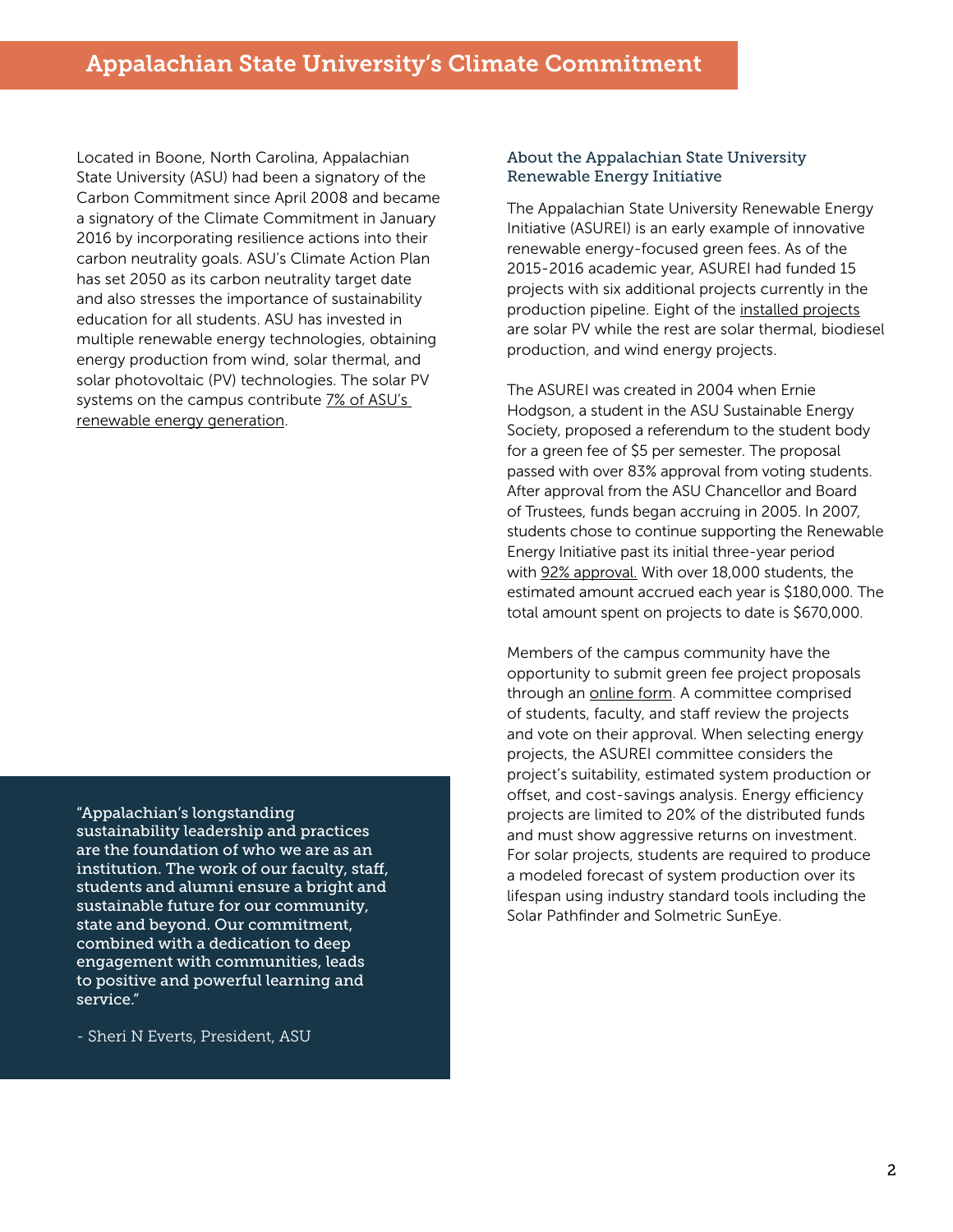

| <b>Biofuels Facility PV System</b>                                                                                                                                                                                                                                                                                                                                          | <b>E3 House System</b>                                                                                                                                                                                                                                                                                                                                                                                                              |
|-----------------------------------------------------------------------------------------------------------------------------------------------------------------------------------------------------------------------------------------------------------------------------------------------------------------------------------------------------------------------------|-------------------------------------------------------------------------------------------------------------------------------------------------------------------------------------------------------------------------------------------------------------------------------------------------------------------------------------------------------------------------------------------------------------------------------------|
| Completed: 2007                                                                                                                                                                                                                                                                                                                                                             | <b>Completed:</b> August 2010                                                                                                                                                                                                                                                                                                                                                                                                       |
| Capacity (KWh): 2                                                                                                                                                                                                                                                                                                                                                           | Capacity (KWh): 3                                                                                                                                                                                                                                                                                                                                                                                                                   |
| <b>Annual Production (KWh): 2,457</b>                                                                                                                                                                                                                                                                                                                                       | Annual Production (KWh): 3,745                                                                                                                                                                                                                                                                                                                                                                                                      |
| <b>Cost: \$17,500</b>                                                                                                                                                                                                                                                                                                                                                       | Cost: \$30,000                                                                                                                                                                                                                                                                                                                                                                                                                      |
| <b>Funding Method: ASUREI/EPA grant</b>                                                                                                                                                                                                                                                                                                                                     | <b>Funding Method: ASUREI</b>                                                                                                                                                                                                                                                                                                                                                                                                       |
| <b>Student Engagement:</b> Designed to supply<br>electricity to offset energy needed for the<br>production of biodiesel fuel, the Biofuels Facility<br>started as a student-led project and was funded<br>in part by the EPA P3 Award                                                                                                                                       | <b>Student Engagement:</b> The E3 House has a roof<br>mounted PV system with a battery back up, and is<br>designed for disaster relief situations when there may<br>be no access to electricity. Students of the Building<br>Science and Appropriate Technology programs<br>built this project as a culturally and environmentally<br>adaptable alternative to FEMA Trailers after<br>witnessing the response to Hurricane Katrina. |
|                                                                                                                                                                                                                                                                                                                                                                             |                                                                                                                                                                                                                                                                                                                                                                                                                                     |
| <b>State Farm Solar Research Facility System</b><br>Completed: 2011<br>Capacity (KWh): 8<br><b>Annual Production (KWh): 8,967</b><br><b>Cost:</b> \$33,453.44<br>Funding Method: 75% ASUREI, 25% Appropriate<br>Technology Department<br><b>Student Engagement:</b> This unit allows for<br>research opportunities, focus on studying PV and<br>solar thermal technologies. | Blackburn Vonnoy Farm House PV System<br>(Garage)<br>Completed: 2012<br>Capacity (KWh): 7<br><b>Annual Production (KWh): 11,020</b><br><b>Funding Method: ASUREI</b><br><b>Student Engagement:</b> Installed by graduate<br>students, the Blackburn Vonnoy Farm House<br>PV project provides energy for a faculty and<br>student house                                                                                              |